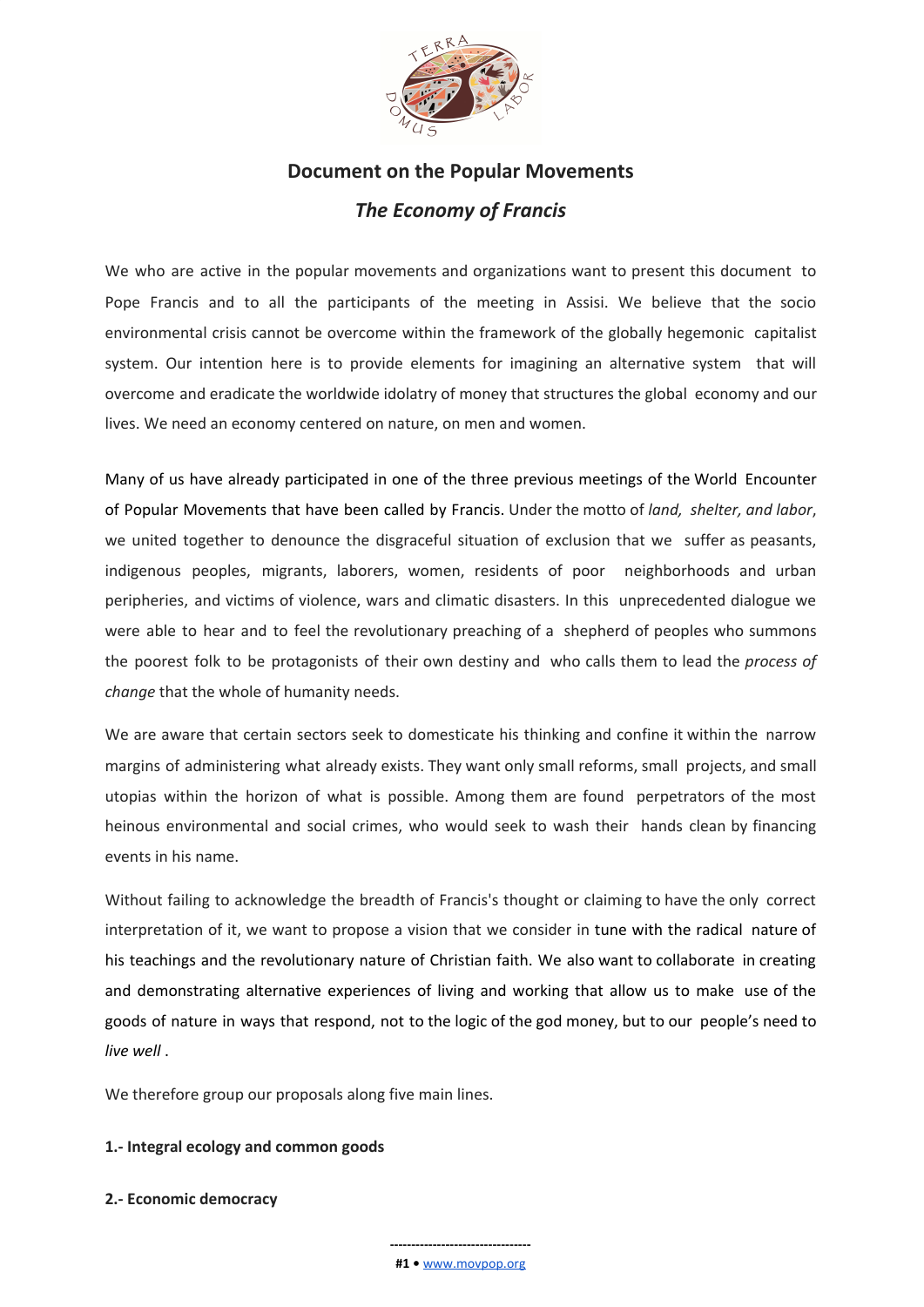

#### **3.- Land, shelter, and labor**

#### **4.- Education, health, communication, and technology**

#### **5.- Sovereignty, human mobility, and peace**

Our proposals have as antecedents the documents produced at the three world encounters of popular movements, the proceedings of the various national and regional meetings held by community organizations, and the inspiring interventions and elaborations of Pope Francis.

We know that none of what we propose is possible with the current balance of power that is determining relations between nations and within them. We know the power that money possesses to subordinate governments, maintain the status quo, expand the privileges of elites, and reduce the rights of the majority. We also have confidence in the ability of the peoples to resist injustice and transform reality. We therefore take on the task of building popular power so that workers and poor people become protagonists of the change that the world needs, because, as Francis has stated, "*In your hands, in our hands, lies the future of the humanity."*

# **1- Integral ecology and common goods**

• Prioritize the use of natural resources such as water, biodiversity, forests, land, minerals, and oil for the common good and human development, not for predatory exploitation and capitalist profit.

• Provide access to clean water as a right of all. Water cannot be treated as a commodity. All governments must ensure that the entire population has access to it.

• Apply a worldwide policy for the decontamination of food, soil, water sources, oceans, and human bodies.

• Develop a serious campaign against carbon emissions and other forms of anti-environmental aggression that alter the climate. Demand that nations and corporations, starting with the most affluent societies, reduce their carbon footprint.

• Plan, at the international level, for the production and fair distribution of all that contributes to the people's physical, biological and spiritual needs, in accord with a new ethical pattern of life, well-being, and security, and without commercializing human needs. There must also be reform of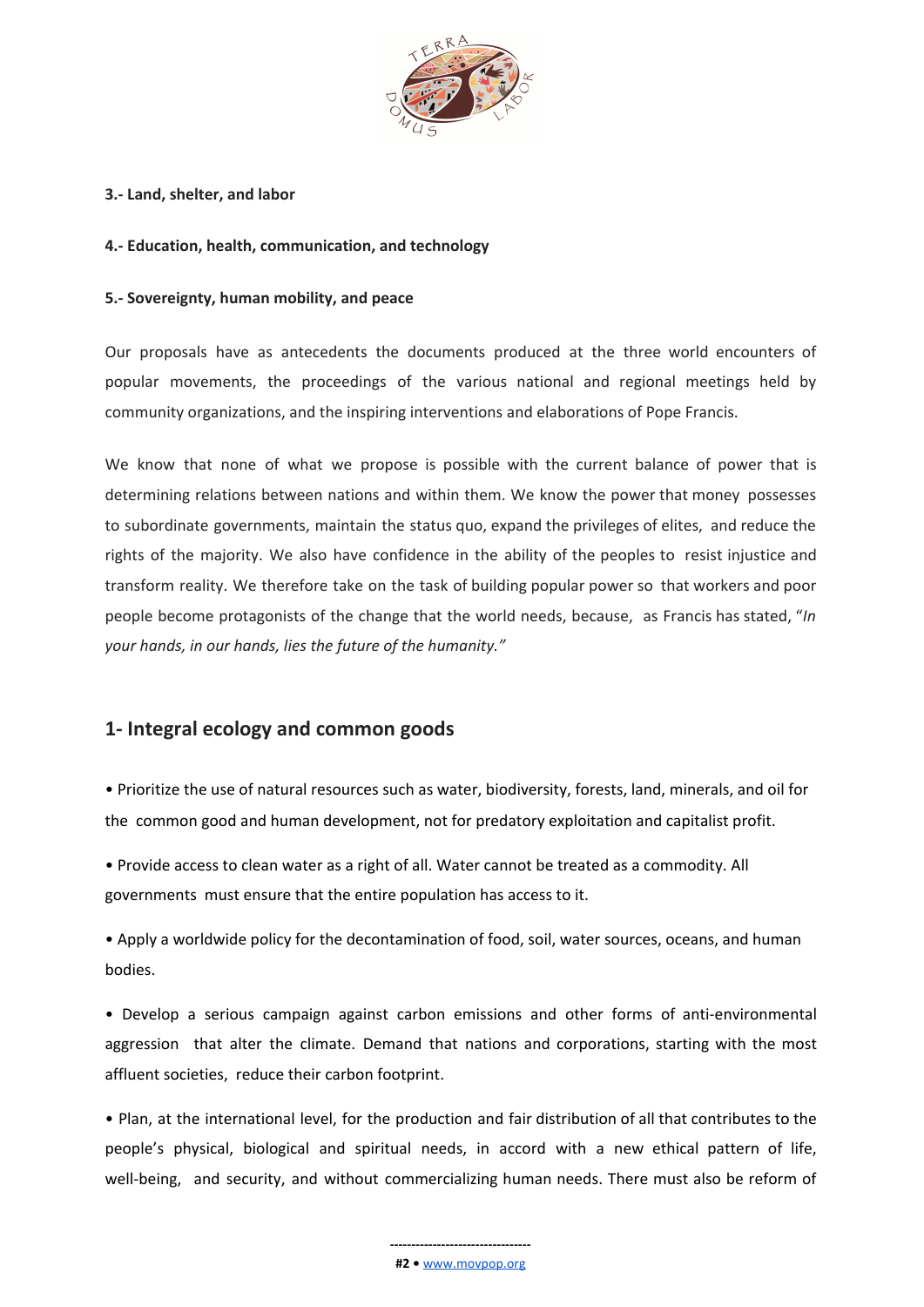

the entire pattern of extraction and replacement of nature's goods.

• Implement a People's Agrarian Reform, with the objective of guaranteeing distribution of land to all those who want to work it, imposing a maximum size of agricultural property, prioritizing the production of healthy food, and adopting agro-ecology as the main method of production in order to replace the present pattern of transgenic-based agribusiness.

• Guarantee the food sovereignty of all peoples by implementing policies that create the conditions for each nation to produce all the food it needs to supply its own population.

• Promote through governments and institutions a new energy matrix by establishing policies that encourage the use of alternative and renewable energy sources, such as wind, sun, sea, and water.

• Implement throughout the world a program of planting native trees and fruit trees in order to restore the forest cover of our planet.

• Implement throughout the world programs for differentiated collection and recycling, supported by cooperatives of urban reclaimers and recyclers.

• Drastically reduce the production of single-use containers, and place a heavy tax on all types of unnecessary packaging.

• Radically reduce transportation based on the overuse of automobiles, and promote dignified collective vehicles with zero emissions, at low cost or free.

• Replace systems of biomass combustion by guaranteeing access to safe sources of energy for cooking and heating for the two billion people who do not have access to them.

• Respect the forms of social organization and production, the rights over their territories, and the rights to their culture and beliefs of all native and indigenous peoples, including Quilombolas, Afro descendants, Roma, and others.

### **2- Economic democracy**

• Implement an international minimum income that guarantees the nourishment and well-being of all human beings.

• Establish a new international currency, issued by the United Nations, that is under the control not of any one nation, but of all countries. The dollar and the euro will no longer be able to be used in

> **--------------------------------- #3 •** [www.movpop.org](http://www.movpop.org/)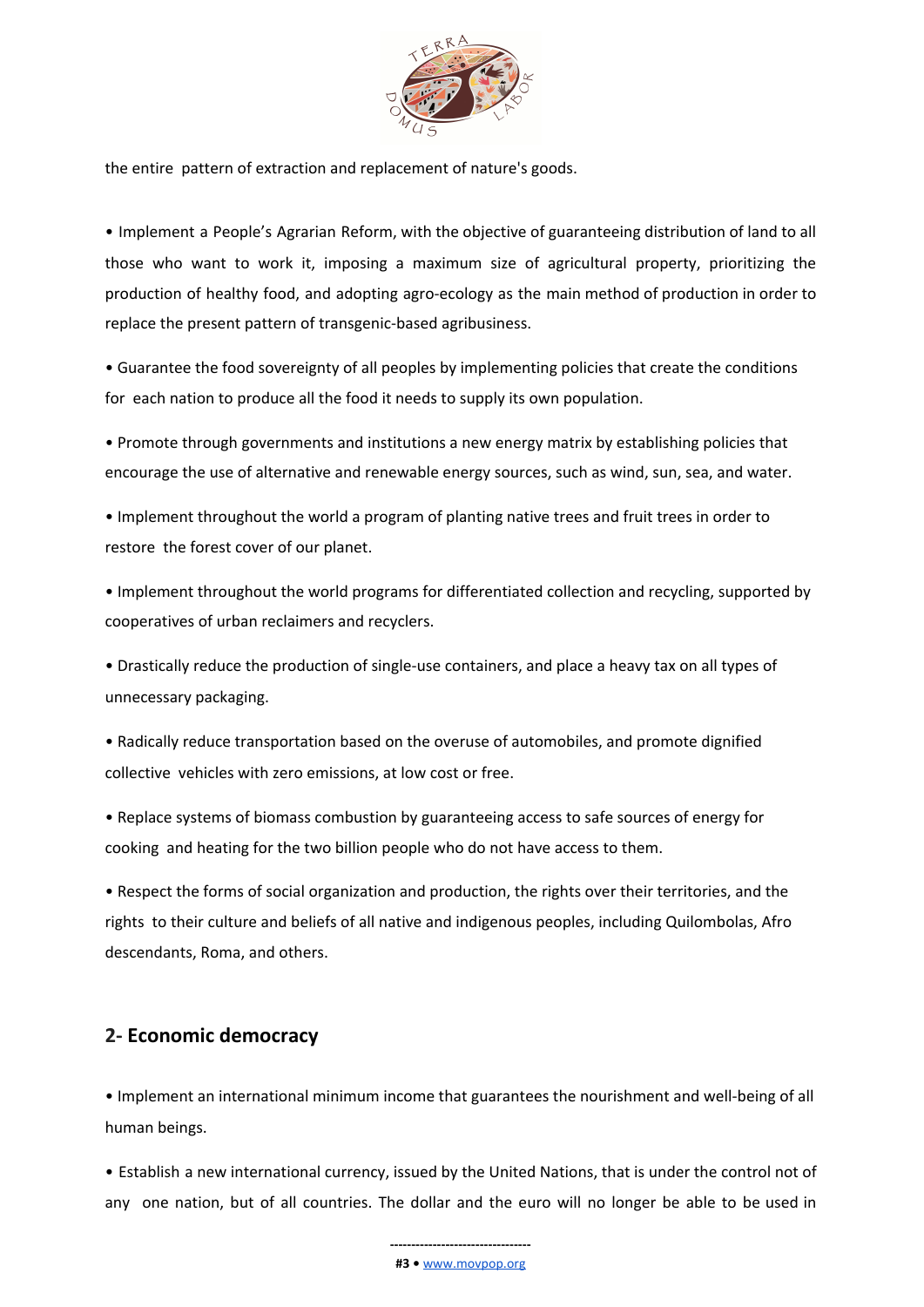

international transactions or as a source of speculation, since they create international inequalities and favor speculative attacks against national currencies.

• Forgive the external debts of the poorest countries, and restructure the debts of the middle-income countries so that their weight does not impede the integral human development of the indebted countries.

• Eliminate the Bretton Woods institutions such as the IMF and the World Bank, replacing them with other institutions that effectively serve the international community and not the colonial interests of the powerful countries.

• Establish national and international regulation of the financial market, which is more than just the commercial and investment banks, so that every society can control financial capital and use its resources to encourage production and not speculation.

• Immediately eliminate tax havens and other tax evasion mechanisms that allow the world's richest 1% to avoid their obligations to society as a whole.

• Create a universal tax on international merchandise trade, the proceeds of which will go to an international fund to combat inequality and poverty in all countries. Since taxation should serve to correct the inequalities created in the sphere of the market, nations must create tax models in which those who have more pay more, so as to guarantee that those who have less pay less. Capital assets, large inheritances, and large fortunes must be taxed more heavily, so that consumption and low income can be taxed less. In this way inequalities are reduced rather than intensified.

• Establish mechanisms to control prices globally. The contents of the local basket of basic goods should be subsidized and tax-free for the poorest people. The principal foods needed for health and good nutrition should be widely accessible, thus ending hunger and ensuring the nutrients needed for full human development.

• Guarantee a new international monetary standard that limits basic interest rates, discourages the speculative practices of rentiers, favors productive investments, establishes low interest rates for intensive activities of technological development, and stimulates the creation of more satisfying jobs with potential for professional fulfillment.

• Implement international trade control policies that discourage unequal terms of exchange, thus preventing the prices of goods and services from creating an unfair transfer of resources from underdeveloped, labor-intensive economies to industrialized ones.

• Implement a tax policy aimed especially at arms manufacturers, gambling, sugary drinks, fast foods,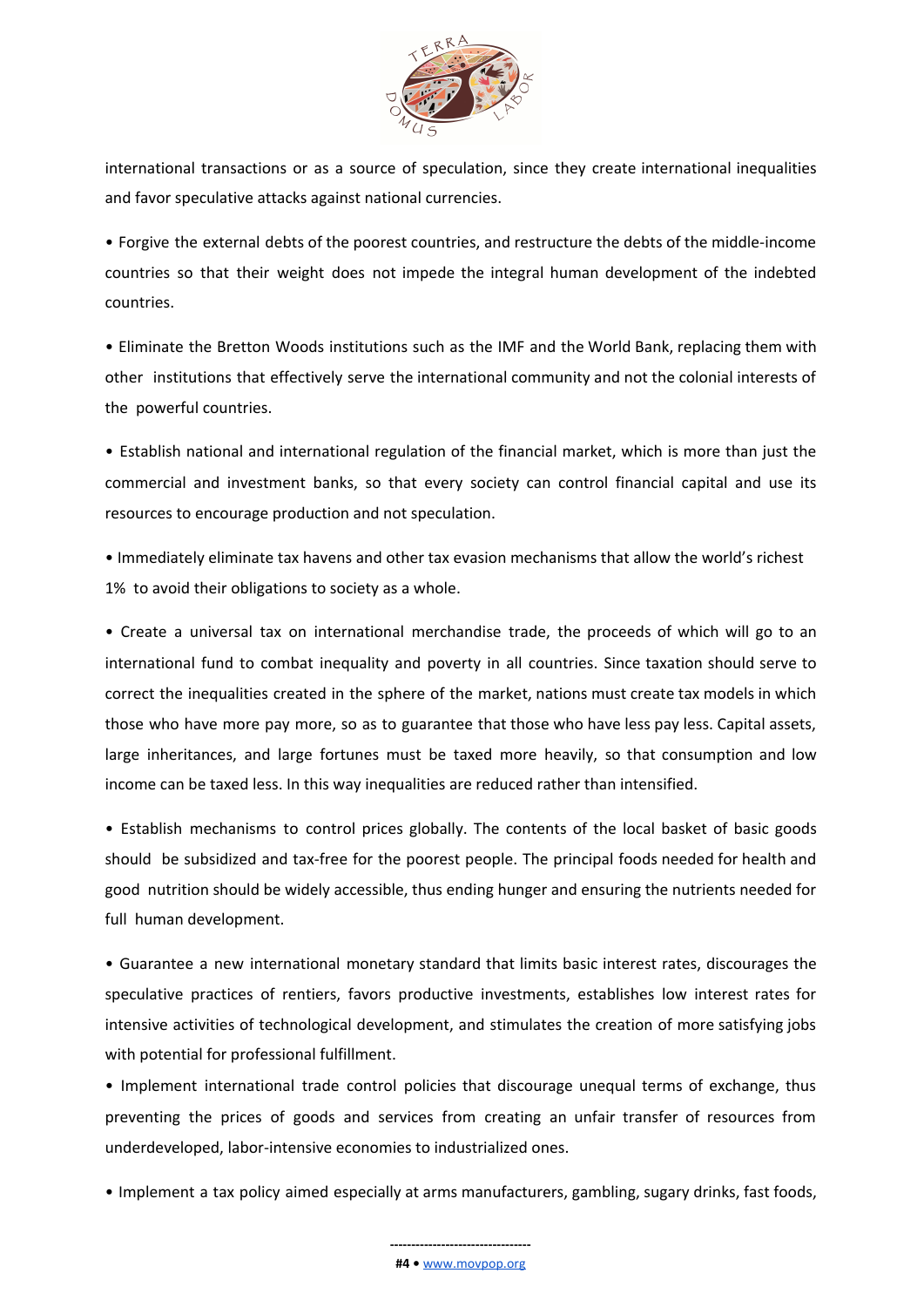

alcoholic beverages, cigarettes, and all industries that cause damage to the physical or mental health of the population. The proceeds of the tax should go to a national fund for providing free access to health care at all levels.

# **3- Land, shelter, and labor**

• Implement by government policies the full right of all adults to have a decent job.

• Develop policies aimed at promoting and strengthening the popular economy, understood as all those rural and urban activities that employ extensive labor and are carried out in a self-managed way by individuals, family groups, communities, or workers' cooperatives.

• Establish channels of dialogue and exchange in order to build an economy for the common good, where all rural and urban workers—organized in social and union movements, in enterprises, in cooperatives, etc.—are active and present.

• Promote alternatives to private property, such as state property, cooperative property, or community property.

• Reduce the work week to twenty-four hours (shifts of six hours a day, four days a week), so that a majority of the workforce has access to employment and also has time to perform other activities.

• Create social and environmental jobs, which can be and should be devoted to various forms of collective care, such as caring for people; restoring and maintaining water sources, river banks, and wetlands; and planting trees on public roads and in urban spaces.

• Work for the full social integration of poor urban neighborhoods and marginal settlements, where a quarter of humanity currently lives, by guaranteeing access to basic services and decent housing for all families living there.

• Implement policies for urban decentralization, especially in poor countries where economic development is extremely uneven and is heavily concentrated in large cities.

• Plan for the development of new territories, creating small- and medium-sized cities in the interior of countries and bringing in new infrastructure. In addition to housing, create different types of collective activities—provisions, transportation, sanitation, health, education, cultural and leisure services—in keeping with the technological pattern of the People's Agrarian Reform.

• Plan for the development of new territories in terms of housing, relating it to the productive aspects of the regions or to the implementation of new technological poles that serve the sustainable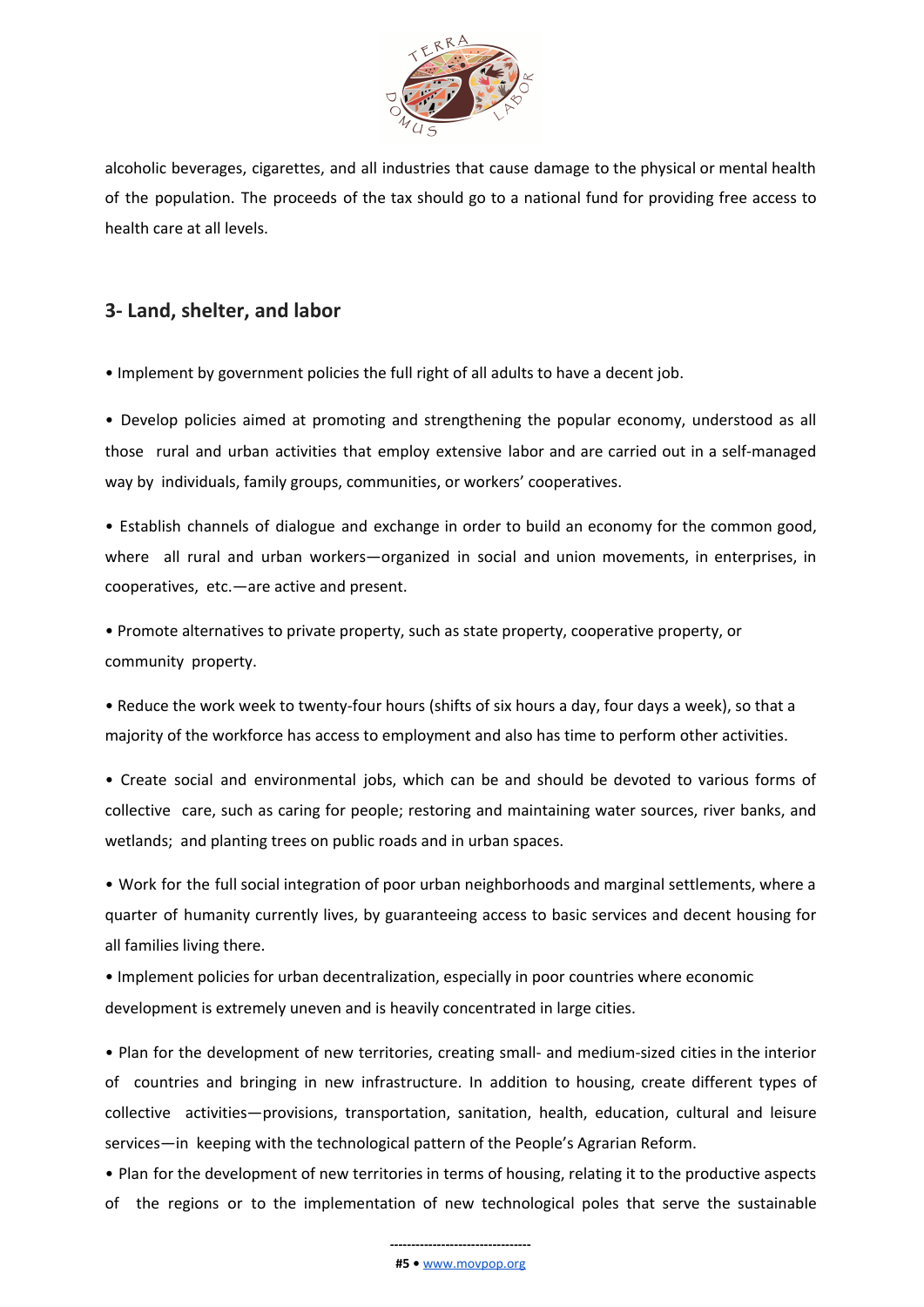

production of human well-being.

## **4- Education, health, communication, and technology**

• Guarantee the right of everyone to education and training at all levels.

• Prohibit girls, boys, and adolescents up to 16 years of age from having to work anywhere in the world. Governments must guarantee all young people access to education, sports, and culture.

• Develop educational programs in accord with the values and idiosyncrasies of each people, without prejudice to universal humanist values such as solidarity and social justice.

• Adopt an educational process, from infancy to graduate school, with a view to creating a different economic dynamic, one aimed at developing technological patterns that integrate human beings with nature.

• Encourage medical research and production (especially of products that already exist but do not prosper because they are not lucrative), and orient them toward a comprehensive non-profit program of health care.

• Respect the basic right of access to health care for all people. Health services and medicines cannot be considered as merchandise or as means for making profit. Governments are responsible for controlling health services and guaranteeing free and universal access to them for the whole population. They are also responsible for developing prevention policies for everyone.

• Promote the free transfer of technology and knowledge among nations, thus making it possible to reduce international inequalities. We need to overcome the international division and specialization that are tied to comparative advantage. Industries with high added value and sophisticated technology should not be the patrimony only of developed countries, while less developed countries are left with agrarian economies and industries with low added value, which cause them to experience persistent indices of precarious employment as well as structural deficits in their current accounts [with joint ventures or with the Chinese model].

• Promote a broad debate on the principles for establishing a technological matrix at the service of human life and the preservation of the planet. Develop a New Industrial Revolution that is based on this process and that allows broad participation of workers in production and management.

• Guarantee democratic communications whereby all voices are heard, and eliminate

#### **--------------------------------- #6 •** [www.movpop.org](http://www.movpop.org/)